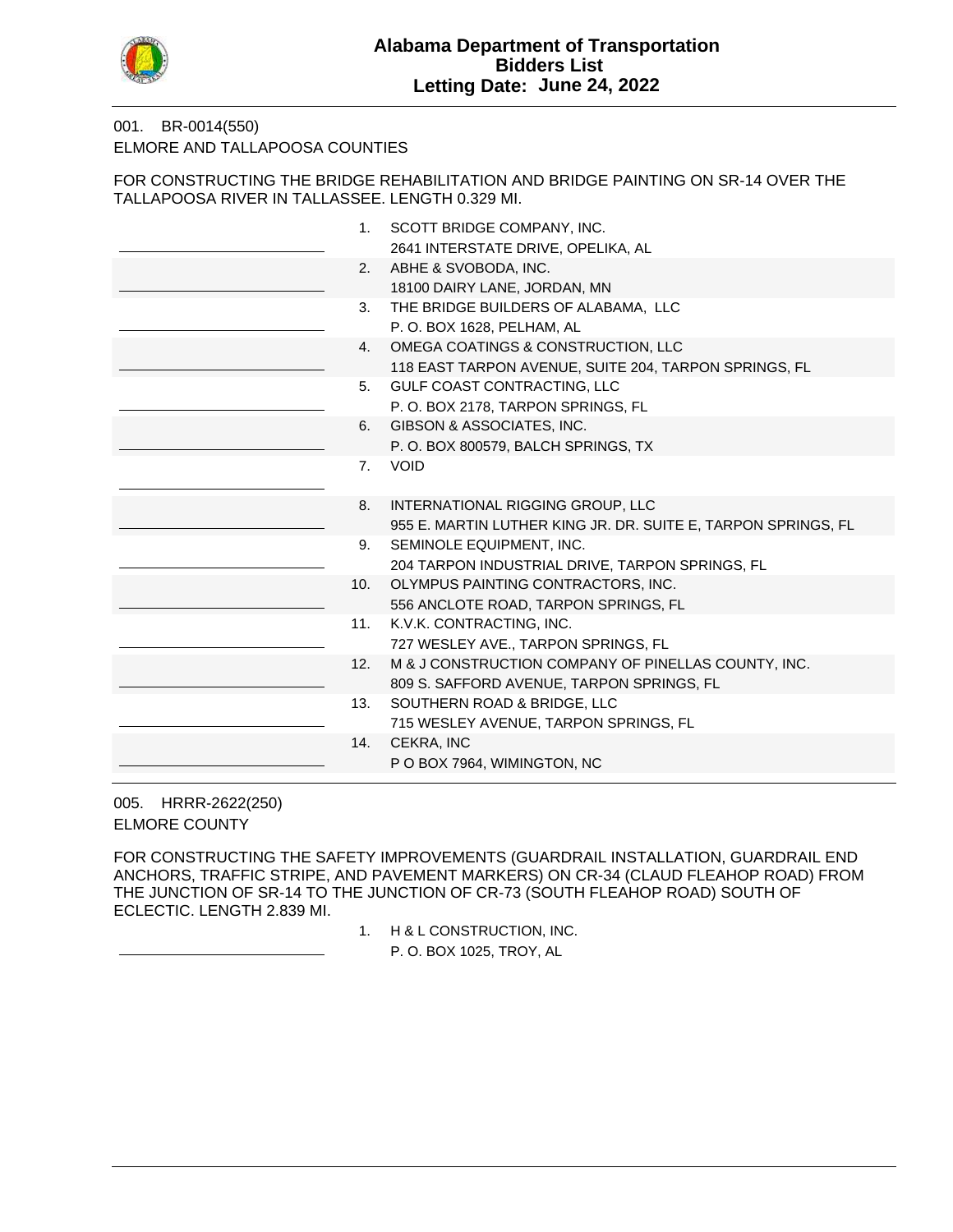# 008. IM-HSIP-I020(367) CALHOUN AND TALLADEGA COUNTIES

FOR CONSTRUCTING THE MICRO-MILLING, OGFC SAFETY TREATMENT, AND TRAFFIC STRIPE ON I-20 FROM THE H. J. BENTLEY JR. PARKWAY OVERPASS (MP 181.747) TO THE SR-21 INTERCHANGE (MP 185.904) IN OXFORD. LENGTH 4.157 MI.

1. VULCAN MATERIALS ASPHALT AND CONSTRUCTION, LLC 401 GREEN VALLEY ROAD, GLENCOE, AL 2. MIDSOUTH PAVING, INC. P. O. BOX 385025, BIRMINGHAM, AL

### 011. IM-I065(523) BALDWIN AND MOBILE COUNTIES

FOR CONSTRUCTING THE BRIDGE RESTRIPING ON I-65 (NORTHBOUND AND SOUTHBOUND LANES) AT THE MOBILE DELTA RIVER BRIDGE FROM MP 24.309 TO MP 30.389. LENGTH 6.080 MI.

- 1. OZARK STRIPING COMPANY, LLC
	- P. O. BOX 847, OZARK, AL
- 2. BRYDL CONTRACTING, LLC
	- 2411 MINNIS DR, HALTOM CITY, TX

012. IM-I565(319) MADISON COUNTY

FOR CONSTRUCTING THE PLANING, RESURFACING, AND TRAFFIC STRIPE OF THE TRAVEL LANES AND INSIDE SHOULDERS ON I-565 FROM THE LIMESTONE COUNTY LINE TO A POINT EAST OF THE BRIDGE OVER INTERGRAPH WAY (MP 9.880) IN MADISON. LENGTH 2.854 MI.

|    | ROGERS GROUP, INC.                       |
|----|------------------------------------------|
|    | P.O. BOX 25250, NASHVILLE, TN            |
| 2. | MIDSOUTH PAVING, INC.                    |
|    | P.O. BOX 385025, BIRMINGHAM, AL          |
| 3. | WIREGRASS CONSTRUCTION COMPANY, INC.     |
|    | P.O. DRAWER 929, DOTHAN, AL              |
| 4. | S J & L GENERAL CONTRACTOR, LLC          |
|    | 2317 MERIDIAN STREET #25, HUNTSVILLE, AL |
|    |                                          |

021. STPMN-5117(254) MONTGOMERY COUNTY

FOR CONSTRUCTING THE INTERSECTION IMPROVEMENTS ON CR-626 (VAUGHN ROAD) AT RYAN ROAD IN MONTGOMERY. LENGTH 0.198 MI.

| DUBOSE CONSTRUCTION COMPANY, LLC |
|----------------------------------|
|                                  |

- P. O. BOX 117, MT. MEIGS, AL
- 2. MIDSOUTH PAVING, INC. P. O. BOX 385025, BIRMINGHAM, AL
- 3. WIREGRASS CONSTRUCTION COMPANY, INC. P. O. DRAWER 929, DOTHAN, AL
- 4. MCELHENNEY CONSTRUCTION CO., LLC P. O. BOX 1409, THEODORE, AL
- 5. DAVID BULGER, INC. 3904 BIRMINGHAM HIGHWAY, MONTGOMERY, AL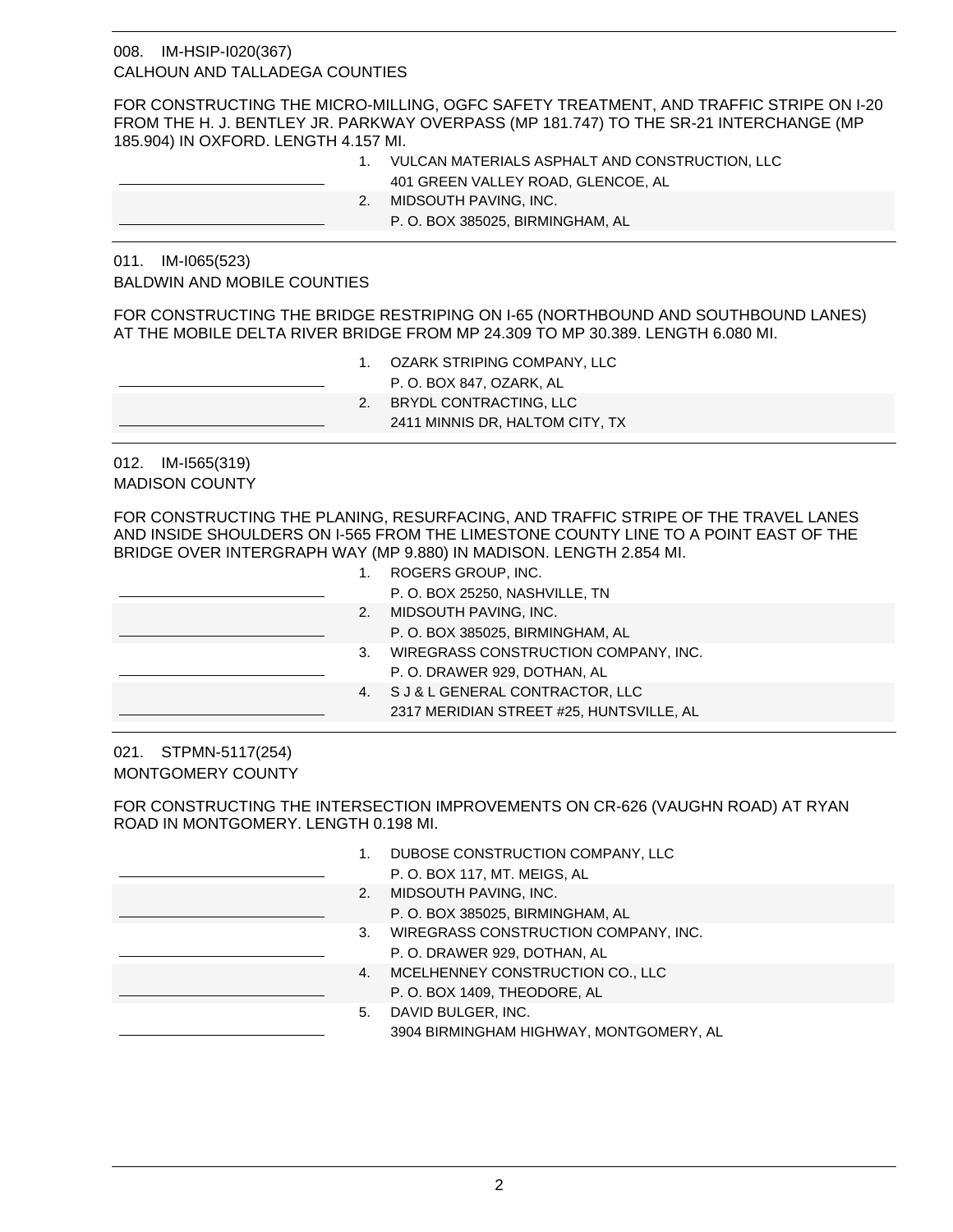#### 027. STPSU-1085(370) LEE COUNTY

FOR CONSTRUCTING THE INTERCHANGE LIGHTING AND LANDSCAPING ON I-85 AT THE BENT CREEK ROAD INTERCHANGE (EXIT 57) IN AUBURN. LENGTH 0.833 MI.

- 1. STONE & SONS ELECTRICAL CONTRACTORS, INC. 2530 QUEENSTOWN ROAD, BIRMINGHAM, AL
- 2. STONE ELECTRIC COMPANY, INC.
	- 4624 5TH AVE. SOUTH, BIRMINGHAM, AL

030. ATRP2-02-2022-324 BALDWIN COUNTY

FOR CONSTRUCTING THE INTERSECTION IMPROVEMENTS (TRAFFIC SIGNALS AND LIGHTING) ON SR-3 (US-31) AT BEDROCK BOULEVARD/FLORA DRIVE. LENGTH 0.303 MI.

- 1. BAGBY & RUSSELL ELECTRIC COMPANY, INC.
	- P. O. BOX 699, THEODORE, AL

032. ATRP2-42-2020-042 LIMESTONE COUNTY

FOR CONSTRUCTING THE ROADWAY IMPROVEMENTS (ADDING/EXTENDING LEFT AND RIGHT TURN LANES) ON SR-2 (US-72) AT MOORESVILLE ROAD IN ATHENS. LENGTH 0.156 MI.

| 1. | ROGERS GROUP, INC.                       |
|----|------------------------------------------|
|    | P.O. BOX 25250, NASHVILLE, TN            |
| 2. | WIREGRASS CONSTRUCTION COMPANY, INC.     |
|    | P.O. DRAWER 929, DOTHAN, AL              |
|    | 3. S J & L GENERAL CONTRACTOR, LLC       |
|    | 2317 MERIDIAN STREET #25, HUNTSVILLE, AL |
| 4. | CORNERSTONE CIVIL CONTRACTORS, LLC       |
|    | P.O. BOX 20225, TUSCALOOSA, AL           |
| 5. | MLMD, LLC                                |
|    | 276 POINT ROAD, MUSCLE SHOALS, AL        |
| 6. | CARCEL & G. CONSTRUCTION, LLC            |
|    | 31 COUNTY ROAD 240, HANCEVILLE, AL       |